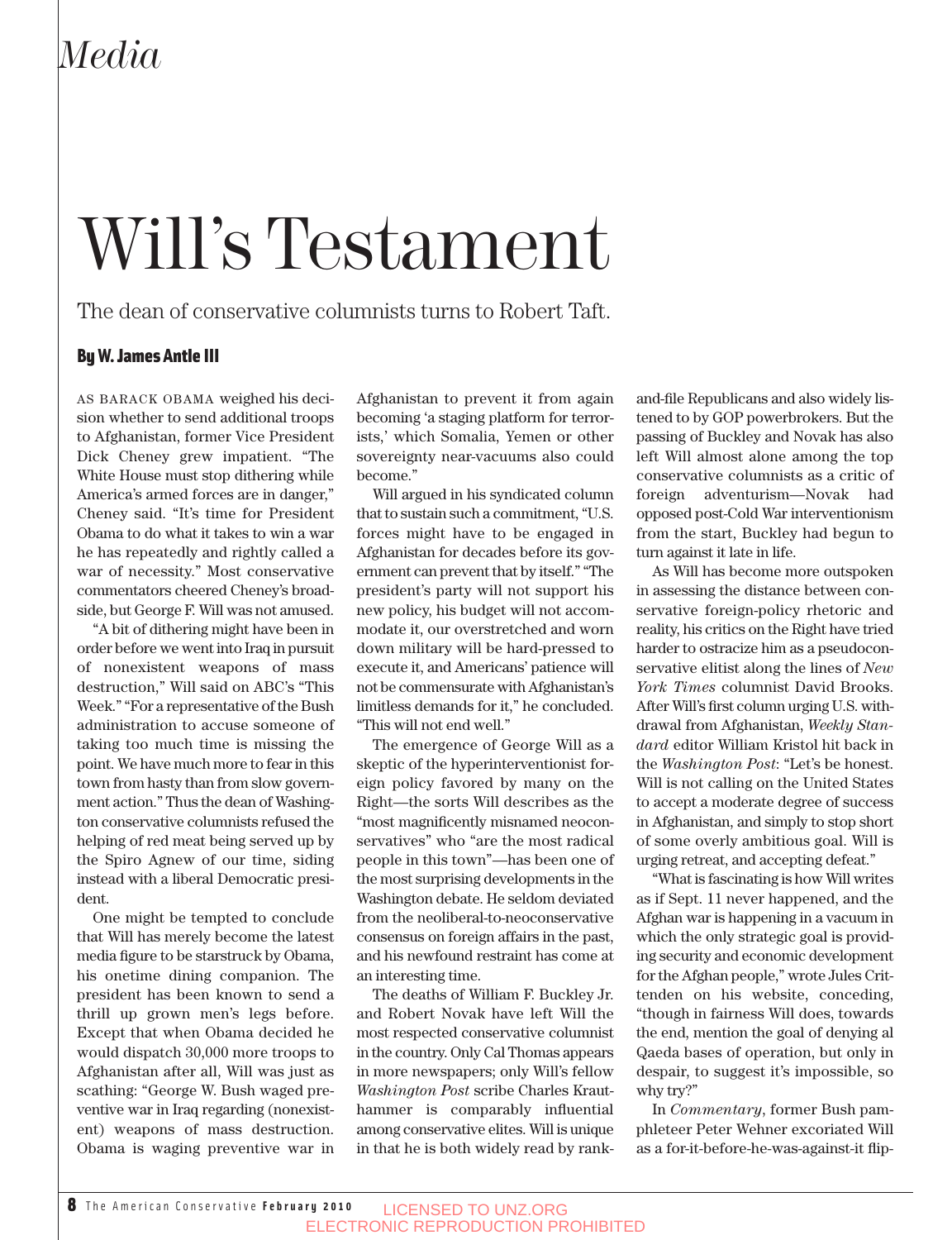flopper. "Mr. Will's shifting stands on these wars is vertigo-inducing," Wehner wrote. "Once upon a time, supporting the Iraq war was fashionable; large majorities of the public were behind it. So was most of the political class. And so was George Will." He continued, "Will was not just in favor of the war; he was as passionate and articulate a champion of it as you could possibly find."

On this point, Will's detractors are correct. In his columns and television appearances, Will loyally supported President Bush's decisions to invade Afghanistan and Iraq. He endorsed regime change: "We did it in Grenada, Panama, Serbia. Would the world be better off if Milosevic were back in Serbia? Noriega in Panama? I don't think so." He predicted "a happy domino effect" in the Middle East "of democracy knocking over these medieval tyrannies" and agreed with Condoleezza Rice that skepticism about this project reeked of "condescension."

Conservatives were nearly unanimous in their support for post-9/11 punitive strikes going after bin Laden and the Taliban government that sheltered him. As Pat Buchanan wrote at the time, "Let us pay back those who did this, then let us extricate ourselves." But Will explicitly touted nation-building, saying it was "part of [Bush's] education as president" to revise his "hostility to nation-building" upon seeing what occurs in failed states like Afghanistan.

Will once believed that there were weapons of mass destruction in Iraq, convinced by Colin Powell's debunked pitch to the United Nations. He wrote at the time, "Powell's presentation, its power enhanced by his avoidance of histrionics, will change all minds open to evidence." Will also speculated that war would cost fewer Iraqi lives than continuing the sanctions regime.

Long before 9/11, there was little in Will's commentary that might suggest he would part ways with neoconservatives. During the 1996 presidential campaign, for example, he wrote, "the Republican Party's most pressing task" was "self-defense against Pat Buchanan's redefinition of it." Buchanan, Will continued, "mixes a cocktail of resentments and ignorance unmatched since George Wallace went marauding." If anything, Will was less skeptical of government power than were other conservative columnists, writing of "statecraft as soulcraft" and dismissing eager Reaganites as "taxaphobic." On U.S. policy toward the Middle East, William F. Buckley once chided him, "If progress of any kind is going to be made in that part of the world, you don't begin by siding with Israel on every single point."

Yet Will has been inching toward a more circumscribed view of the state's potential in recent years. He has, to some extent, rethought his dissents from mainstream conservative orthodoxy on taxes and gun control. His more recent declarations of independence have come in fights between what he describes as "social-issue conservatives" versus "limited-government conservatives" and "Goldwaterism." Unlike many conservatives, Will has applied his anti-statist inclinations to foreign policy.

As early as 2003, Will was growing skeptical of democratic nation-building in Iraq. "Iraq needs only four people to achieve post-Saddam success," he wrote. "Unfortunately they are George Washington, James Madison, Alexander Hamilton, and John Marshall." Like most Americans, his view of the wars became grimmer as he was confronted with the facts on the ground—without bin Laden's head or WMD, the *casus belli* seemed less compelling.

In the fall of 2009, Will wrote back-toback columns calling for American withdrawal from Afghanistan and Iraq.

He observed that "nation-building would be impossible even if we knew how, and even if Afghanistan were not the second-worst place to try." Will arrived at the same conclusion concerning Iraq. "If, in spite of contrary evidence, the U.S. surge permanently dampened sectarian violence, *all* U.S. forces can come home sooner than the end of 2011," he wrote. "If, however, the surge did not so succeed, U.S. forces *must* come home sooner." Will thus adopted a stricter standard for the surge's success than its boosters did: the surge worked only if it created conditions that allow us to extricate ourselves from Iraq with a minimum of American and Iraqi bloodshed.

The question is what influence Will's evolving views will have over the foreign-policy debate. Had he taken these positions from the very beginning, he might have convinced a few more wavering Republicans—think Chuck Hagel—to vote against invading Iraq. Certainly, he would have made it harder to dismiss antiwar conservatives as unpatriotic cranks (though not impossible, as we learned from the treatment of Robert Novak). What impact can he have now?

Alex Koppelman of *Salon* argued, "it's almost certainly not going to be a Cronkite and Vietnam moment" because "Will doesn't hold the sway he used to" among the Republican faithful. To some extent this is true; Will is no Rush Limbaugh. But his newspaper and *Newsweek* columns are more widely read than most of his critics. Now that these are Obama's wars, Republicans are more open to voting against funding them and declaring them lost. The GOP has a new incentive to distance itself from Middle East failures. Perhaps George Will has shown the way.  $\blacksquare$ 

*W. James Antle III is associate editor of* The American Spectator.